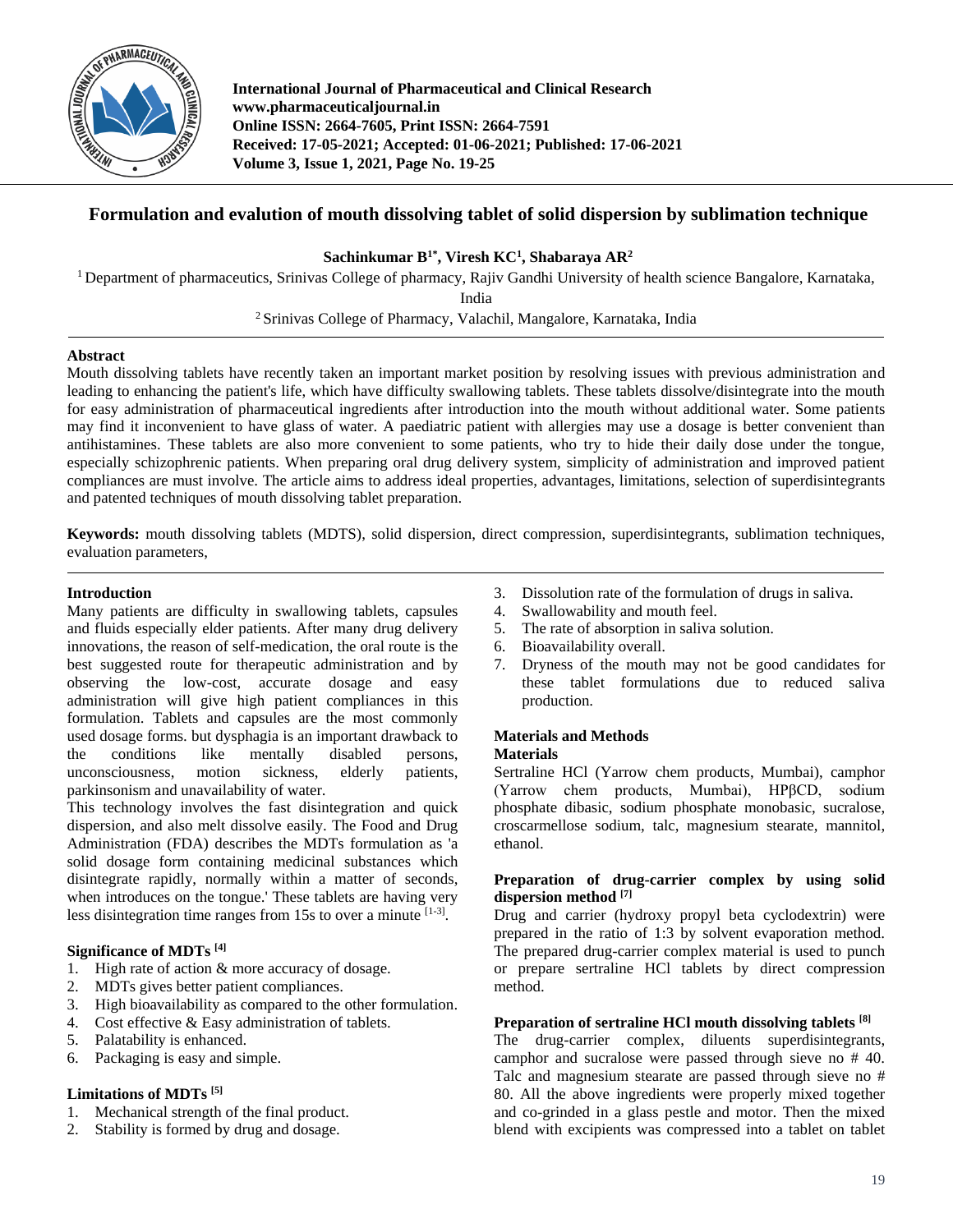punching machine using 8 mm concave punch set. The compressed tablets are subjected to the process of sublimation in Hot air oven at  $60^{\circ}$ C for 6h.

# **Spectroscopic studies [9]**

# **Determination of λ-max**

The stock solution of Sertraline HCl containing the concentration 18μg/ml was prepared in Phosphate buffer pH 6.8 and UV spectrum was taken using Shimadzu (UV-1201). The solution was scanned in the range of 200-400 nm.

# **Standard calibration curve of sertraline HCl**

Preparation of standard stock solution A (1000 μg/ml) Preparation of standard stock solution B (50 μg/ml) 5ml of above solution will be pipetted into 100ml volumetric flask and volume will be made with phosphate buffer pH 6.8 to give concentration of 50 μg/ml. Into a series of 10 ml volumetric flasks, aliquots of second standard solution 1ml, 2ml, 3ml, 4ml, 5ml and 6ml was added and the volume made up to 10 ml using pH 6.8 phosphate buffer. The absorbance of these solutions was measured against reagent blank at 275 nm using Shimadzu (UV-1201) UV spectrophotometer. Standard curve was plotted with concentration on x-axis and absorbance on y-axis.

#### **Drug excipient compatibility study**

The FTIR spectra of the drug with polymers were compared with the standard FTIR spectrum of the pure drug. For determining the compatibility of the drug with polymers, IR spectra of pure sertraline HCl and other ingredients like pure HPβCD, camphor, croscarmellose sodium, sucralose, talk, magnesium stearate, mannitol, physical mixture of drug and polymers were taken.

## **Characterization of Blends [10]**

#### **1. Bulk density (Db)**

It is the ratio of total powder mass to bulk powder volume. It has been determined by pouring the heavy powder into the measuring cylinder (passed through std sieve #20) and the initial weight was noted. From this the bulk density is calculated according to the formula mentioned below.

*Db = M/ Vb*

#### **Tapped density (Dt)**

The volume was measured with 750 tapping the powder and the tapped volume was found where there was less than a 2 per cent difference between these two volumes. If it is over 2%, tapping for 1250 times is continued, and the tapped amount has been recorded.

It is expressed in g/ml and is given by

*Dt = M / Vt*

## **2. Angle of repose (** $\Theta$ **)**

A funnel was filled to the brim and the test sample was allowed to flow smoothly through the orifice under gravity. From the cone formed on a graph sheet was taken to measure the area of pile, thereby evaluating the flowability of the granules. Height of the pile was also measured.

 $\Theta$ = tan<sup>-1</sup> (h/r)

# **3. Compressibility index**

# **Carr's Index**

The carr's index (C) is used to predict the compressibility and ease of flow of granulate and calculated as follows:

 $C = (Dt-Db)/Dt*100$ , where Dt is tapped density and Db is bulk density.

#### **Hausner's ratio**

The hausner's ratio of the powder was determined by the following equation.

Hausner's ratio = Dt/ Db

Lower hausner's ratio  $(1.25)$  indicates better flow properties than higher ones  $(>1.25)$ .

# **Characterization of fast dissolving tablets [11-16] Hardness test**

Hardness (diametric crushing strength) is a force required to break a tablet across the diameter. The hardness was tested using Monsanto tester. "Hardness factor", the average of the three determinations, was determined and reported. The force was measured in kilograms per centimetre square  $(Kg/cm<sup>2</sup>)$ .

## **Friability Test**

Friability is the loss of weight of tablet in the container/package, due to removal of fine particles from the surface. Permitted friability limit is 1.0 %. Roche Friabilator (Electro lab, Mumbai). Ten tablets were weighed collectively and placed in the chamber of the friabilator. In the friabilator, the tablets were exposed to rolling, resulting free fall of tablets (6 inches) within the chamber of the friabilator. It was rotated at a rate of 25 rpm. After 100 rotations (4 minutes), the tablets were taken out from the friabilator and intact tablets were again weighed collectively.

F=Initial weight x Final weight /Initial Weight x 100

#### **Weight Uniformity Test**

Fifteen tablets were weighed individually. The individual weights were compared with the average weight. The percentage difference in the weight variation should be within the permissible limits  $(\pm 7.5\%)$ . The total weight of tablets formulated was 200 mg.

## **Drug content uniformity**

Four tablets were weighed and crushed in a mortar. Then weighed powder contain equivalent to 100mg of drug transferred in 100ml of phosphate buffer. Its concentration 1000 mcg/ml. 10ml from this stock solution taken and diluted to 100ml of phosphate buffer, it makes 100mg/ml. Then 1.8ml from stock solution and diluted to 10ml. Absorbance measure at 275nm.

# **Thickness**

Thickness of tablets indicates the strength to withstand compression force applied during manufacturing process. Thickness of tablets was measured by digital caliper.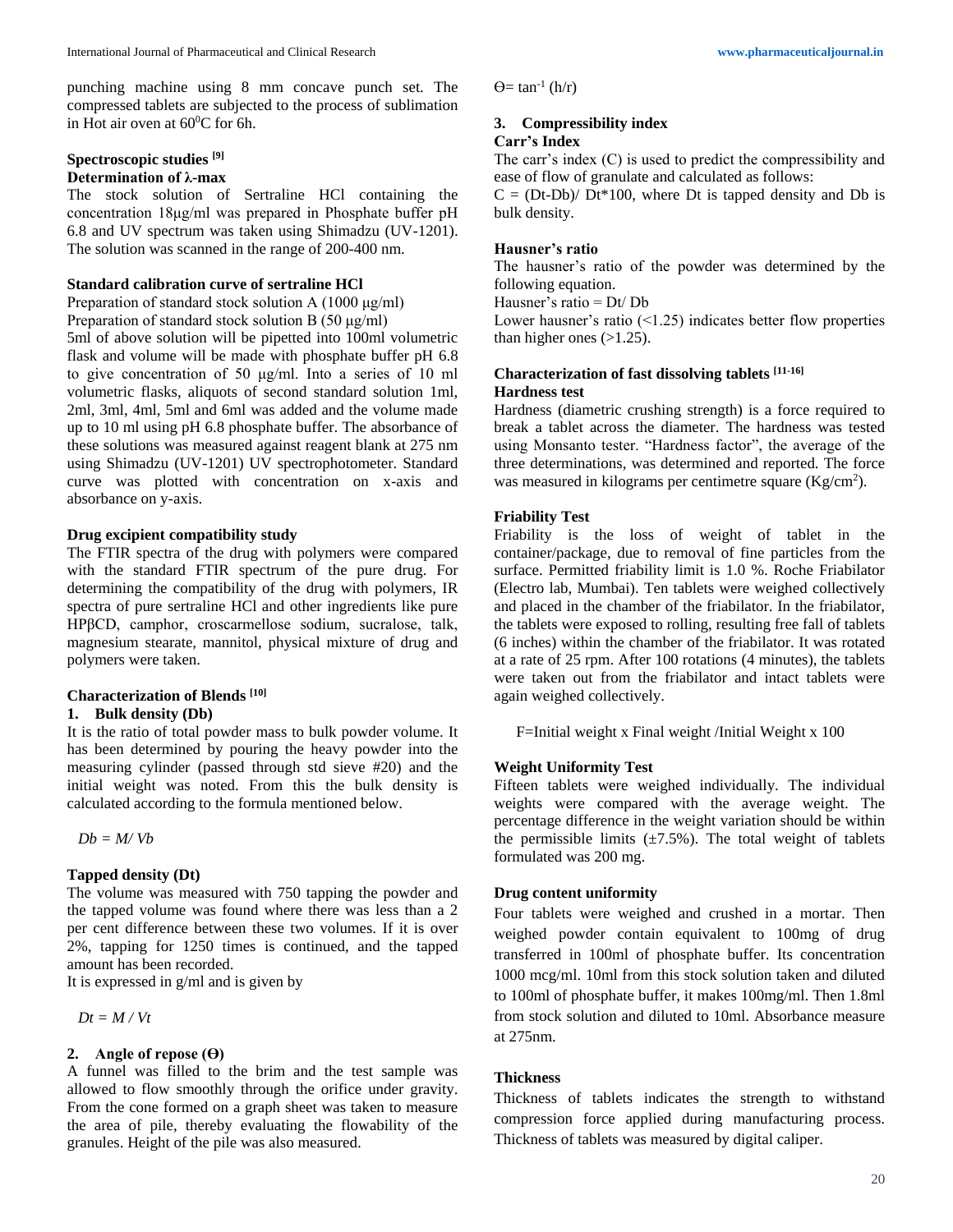#### *In-vitro* **dispersion Time**

*In vitro* dispersion time was measured by dropping a tablet into a Petri dish containing 10 ml of phosphate buffer pH 6.8 solution (simulated saliva fluid). Three tablets from each formulation were randomly selected and tested. *In vitro*  dispersion time was found and expressed in seconds.

# **Wetting time**

Two circular tissue papers of 10 cm diameter are placed in a Petri dish having the same inner diameter. 10ml of phosphate buffer solution, 6.8 pH containing Eosin, a water-soluble dye, is added to Petri dish. A tablet is carefully placed on the surface of the tissue paper so that complete tablet was not immersed in the solution. Then, the time required for buffer to reach upper surface of the tablet is noted as wetting time.

#### *In vitro* **disintegration time:**

The in-vitro disintegration time of a tablet was determined using disintegration test apparatus as per I.P. specifications. Six tablets were placed in the tubes of the basket and the time taken for the tablets to disintegrate was recorded as disintegration time (DT).

#### *In vitro* **drug release**

*In vitro* drug release of the samples was carried out using USP–type II dissolution apparatus (paddle type). The dissolution medium, 900 ml of phosphate buffer (pH 6.8) solution, was placed into the dissolution flask maintaining the temperature of  $37\pm0.5$  °C and rpm of 50. One tablet was placed in each flask of dissolution apparatus. The apparatus was allowed to run for 10 min. Samples measuring 5 ml were withdrawn after every 1, 2, 3, 4, 5, 6, 7, 8, 9 and 10min. Samples were filtered through 10 μm filter. The fresh dissolution medium was replaced every time to maintain sink condition. The collected samples were analyzed at 275nm using dissolution medium as blank. The cumulative percentage drug release was calculated.

#### **Stability study [17]**

The stability study of formulations was carried out according to the ICH guidelines. The optimum formulation (F2) was carried out by storing the tablets at  $40 \pm 2^{\circ}C/75 \pm 5\%$  RH for 90 days in amber colored container in a stability chamber. At the end of 90 days tablets were tested for physical appearance, hardness, drug content disintegration and *In-vitro* drug release.

## **Result and Discussion**

The aim of present study was to developing a dosage form with high porosity and enhanced bioavailability. The decrease in mean weight of tablets after sublimation corresponds to weight of camphor added as shown in Table 1. This study revealed that almost all of camphor had sublimated from the tablets. From the FTIR studies, the drug-polymers compatibilities were confirmed. *In-vitro* drug release studies the hardness of the tablet was in the range of 2.5-3.0kg/cm<sup>2</sup> . Percentage friability of the tablet was less than 1. *in-vitro* dispersion time for tablets was in between 26- 47sec. Weight variation test results showed that the tablet was deviating from the average weight within the permissible limits of  $\pm 7.5\%$ . finally, *in-vitro* drug release studies were carried out for a period of 8min, results showed that more than 90% of the drug was released from all the batches and the batch F2 consisting minimum concentrations of Camphor (5mg) and maximum concentrations of Croscarmellose sodium (5mg) shows a maximum released i.e., 99.68% of the drug within 5min.

**Table 1:** Formulation Design for the preparation of MDTs

| <b>Ingredients</b>                                 | F1                            | F2 | F3 | <b>F4</b> | <b>F5</b>           | F6  |
|----------------------------------------------------|-------------------------------|----|----|-----------|---------------------|-----|
| drug-carrier complex<br>(eq. to 25mg of drug) (mg) | 100                           |    |    |           | 100 100 100 100     | 100 |
| Croscarmellose sodium                              |                               | 5  | 4  | 5         |                     | 5   |
| Camphor                                            |                               | 5  | 10 | 10        | 15                  | 15  |
| Sucralose                                          | $\mathfrak{D}_{\mathfrak{p}}$ | 2  | 2  | 2         | 2                   | 2   |
| Magnesium stearate                                 |                               |    |    |           |                     |     |
| Talc                                               |                               |    |    |           |                     |     |
| Mannitol                                           | 62                            | 61 | 57 | 58        | 52                  | 51  |
| Total weight                                       | 175                           |    |    |           | 175 175 175 175 175 |     |

**Table 2:** Precompression parameters of Sertraline hydrochloride tablet.

| <b>Formulation code</b>     | F1.                                 | F2                                  | $F3$ | F4                       | F5   | F6.  |
|-----------------------------|-------------------------------------|-------------------------------------|------|--------------------------|------|------|
| Angle of repose( $\Theta$ ) | 23.82 23.24 25.66 25.01 24.35 26.10 |                                     |      |                          |      |      |
| Bulk density $(g/cc)$       | 0.53                                | 0.51                                |      | $0.56$   $0.52$   $0.55$ |      | 0.54 |
| Tapped density $(g/cc)$     | 0.64                                | 0.67                                | 0.69 | 0.65                     | 0.68 | 0.66 |
| Carr's index (Carr, Jr)     |                                     | 13.72 15.26 19.35 14.61 18.51 14.63 |      |                          |      |      |
| Hausner's ratio             | 1.14                                |                                     |      | 123                      |      |      |

**Table 3:** Post-compression parameters of Sertraline HCl tablet.

| <b>Formulation code</b> | <b>Hardness</b>       | <b>Friability</b> | <b>Thickness</b> | <i>In-vitro</i> disintegration |              | <b>Wetting time</b> $In-vitro$ dispersion | Weight            | Drug            |
|-------------------------|-----------------------|-------------------|------------------|--------------------------------|--------------|-------------------------------------------|-------------------|-----------------|
|                         | (Kg/cm <sup>2</sup> ) | $\frac{1}{2}$     | (mm)             | time (sec)                     | (sec)        | time (sec)                                | Variation $(\% )$ | content $(\% )$ |
| F1                      | $2.56 + 0.12$         | 0.54              | $2.59 \pm 0.03$  | $27 \pm 1.6$                   | $25 + 2.3$   | $29 \pm 2.4$                              | 0.55              | 99.32           |
| F <sub>2</sub>          | $2.52+0.28$           | 0.54              | $2.56 \pm 0.02$  | $24 \pm 1.8$                   | $23 \pm 1.8$ | $26 \pm 1.5$                              | 0.81              | 98.52           |
| F <sub>3</sub>          | $2.71 \pm 0.12$       | 0.57              | $2.67 \pm 0.10$  | $31 \pm 1.4$                   | $29 \pm 1.2$ | $35 + 3.4$                                | 0.78              | 99.06           |
| F4                      | $2.64 \pm 0.24$       | 0.62              | $2.74 \pm 0.15$  | $35 + 2.1$                     | $33\pm3.2$   | $38+1.7$                                  | 0.72              | 99.19           |
| F5                      | $2.9 + 0.36$          | 0.64              | $2.65 \pm 0.01$  | $39 \pm 2.8$                   | $37 + 2.2$   | $44\pm2.5$                                | 0.86              | 97.72           |
| F <sub>6</sub>          | $2.84 \pm 0.32$       | 0.59              | $2.68 \pm 0.05$  | $43 + 2.4$                     | $39 \pm 0.8$ | $47 + 3.2$                                | 0.86              | 98.25           |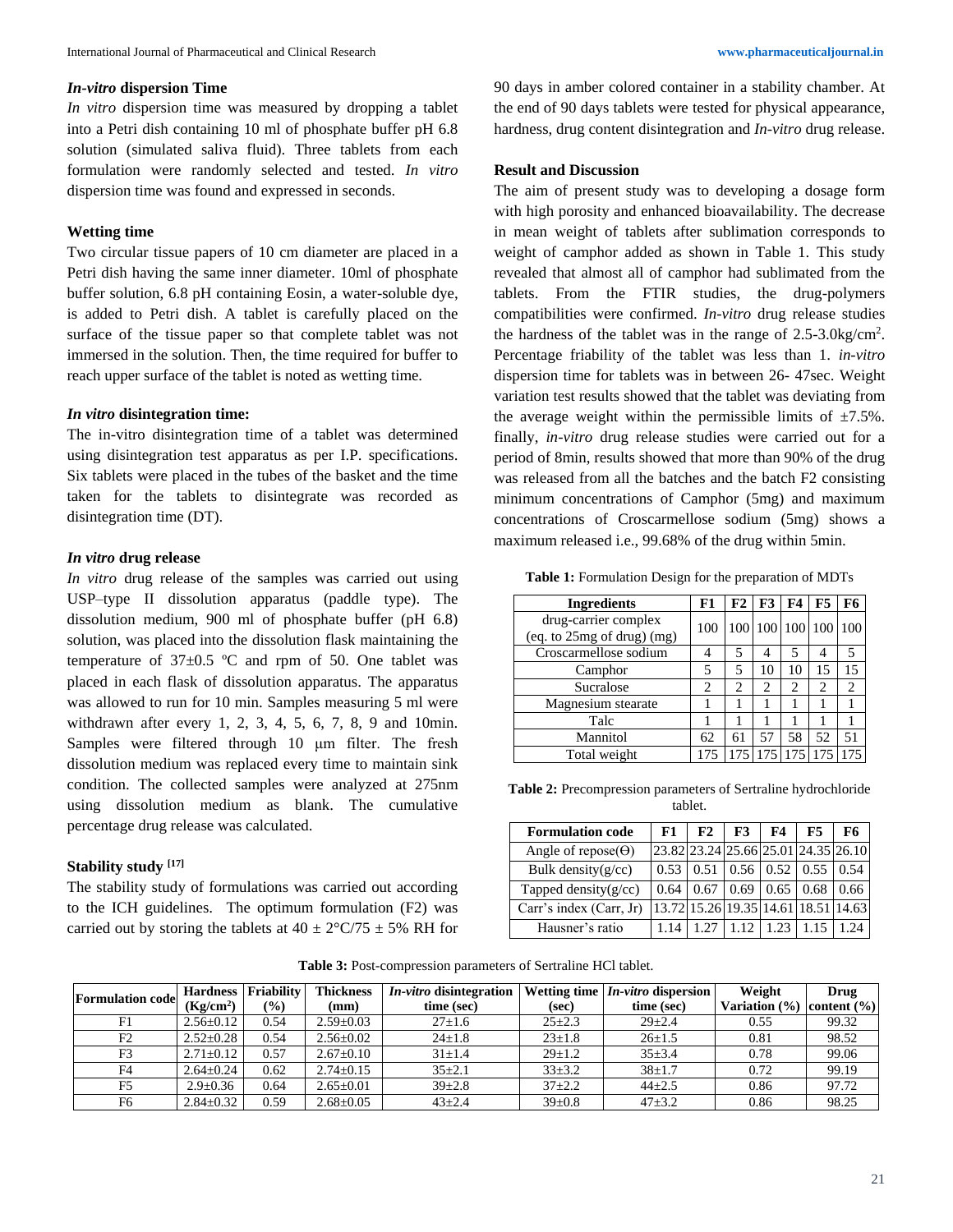# **Table 4:** Tablet weight (mg) before and after sublimation of camphor

|                         | Camphor (mg) | Sublimation (mg) |       |  |  |
|-------------------------|--------------|------------------|-------|--|--|
| <b>Formulation code</b> |              | <b>Before</b>    | After |  |  |
| F1                      |              | 175.5            | 171.4 |  |  |
| F2                      |              | 175.2            | 171.4 |  |  |
| F3                      | 10           | 175.0            | 166.5 |  |  |
| F4                      | 10           | 175.1            | 166.6 |  |  |
| F5                      | 15           | 175.2            | 161.0 |  |  |
| F6                      |              | 175.2            | 161.2 |  |  |

**Table 5:** Data for calibration curve of Sertraline HCl at 275nm

| Sl. No | <b>Concentrations</b> | <b>Absorbance</b> |
|--------|-----------------------|-------------------|
|        |                       | 0.00              |
|        |                       | 0.19              |
|        | 10                    | 0.38              |
|        | 15                    | 0.57              |
|        | 20                    | 0.75              |
|        | 25                    | 0.93              |
|        | 30                    | 111               |

|  | Table 6: In-vitro Drug-release Profile of Sertraline HCl |  |
|--|----------------------------------------------------------|--|
|  |                                                          |  |

| Time |       |          |       |          |       |       |
|------|-------|----------|-------|----------|-------|-------|
|      | F1    | F2       | F3    | F4       | F5    | F6    |
| 00   | 0     | $\theta$ |       | $\theta$ |       |       |
| 01   | 14.75 | 21.85    | 14.30 | 14.28    | 18.27 | 8.98  |
| 02   | 28.02 | 54.11    | 38.39 | 35.89    | 35.35 | 21.88 |
| 03   | 51.14 | 79.58    | 58.76 | 56.16    | 56.00 | 47.78 |
| 04   | 79.95 | 94.43    | 77.14 | 77.21    | 72.30 | 60.98 |
| 05   | 96.90 | 99.68    | 90.49 | 96.36    | 91.66 | 82.46 |
| 06   | 98.99 | 99.68    | 97.26 | 99.14    | 95.94 | 90.42 |
| 07   | 98.99 | 99.68    | 99.16 | 99.30    | 98.84 | 95.75 |
| 08   | 98.99 | 99.68    | 99.16 | 99.30    | 99.57 | 99.13 |

**Table 7:** Stability data of the Sertraline HCl MDTs formulation F2

| <b>Formulation Code</b>          | <b>Physical</b><br>appearance | Hardness $(Kg/cm2)$ | In-vitro disintegration<br>time (sec) | In-vitro dispersion<br>time (sec) | Drug content $(\% )$ |
|----------------------------------|-------------------------------|---------------------|---------------------------------------|-----------------------------------|----------------------|
| At $25\pm2\degree C/60\pm5\%$ RH | No Change                     | $2.46 \pm 0.11$     | $26 + 1.2$                            | $28 \pm 1.6$                      | 97.16                |
| At $40\pm2\degree C/70\pm5\%$ RH | No Change                     | $2.45 \pm 0.15$     | $26 \pm 1.5$                          | $29 \pm 1.1$                      | 97.10                |

|  | Table 8: Stability data of % drug release study |  |  |  |
|--|-------------------------------------------------|--|--|--|
|  |                                                 |  |  |  |

| Time (min) |       | % drug release |
|------------|-------|----------------|
|            | n     |                |
|            | 22.53 | 21.37          |
|            | 53.86 | 51.73          |
|            | 79.34 | 80.11          |
|            | 93.11 | 94.65          |
|            | 99.06 | 99.22          |
|            | 99.56 | 99.68          |



**Fig 1:** Standard calibration curve of Sertraline HCl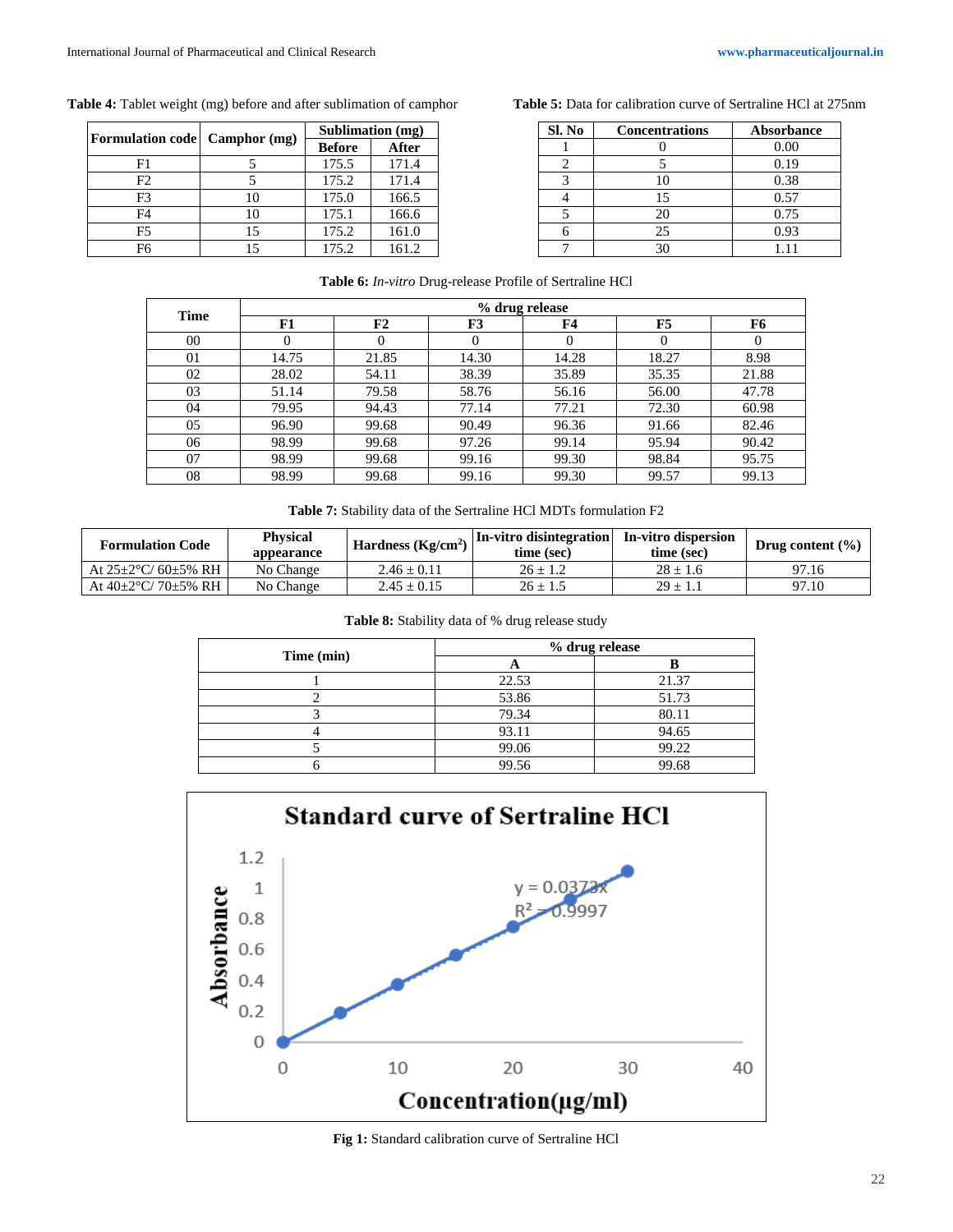

**Fig 2:** FTIR Spectra of Sertraline HCl



**Fig 3:** Sertraline HCl + HPβCD Complex



**Fig 4:** Sertraline HCl + HPβCD + Excipients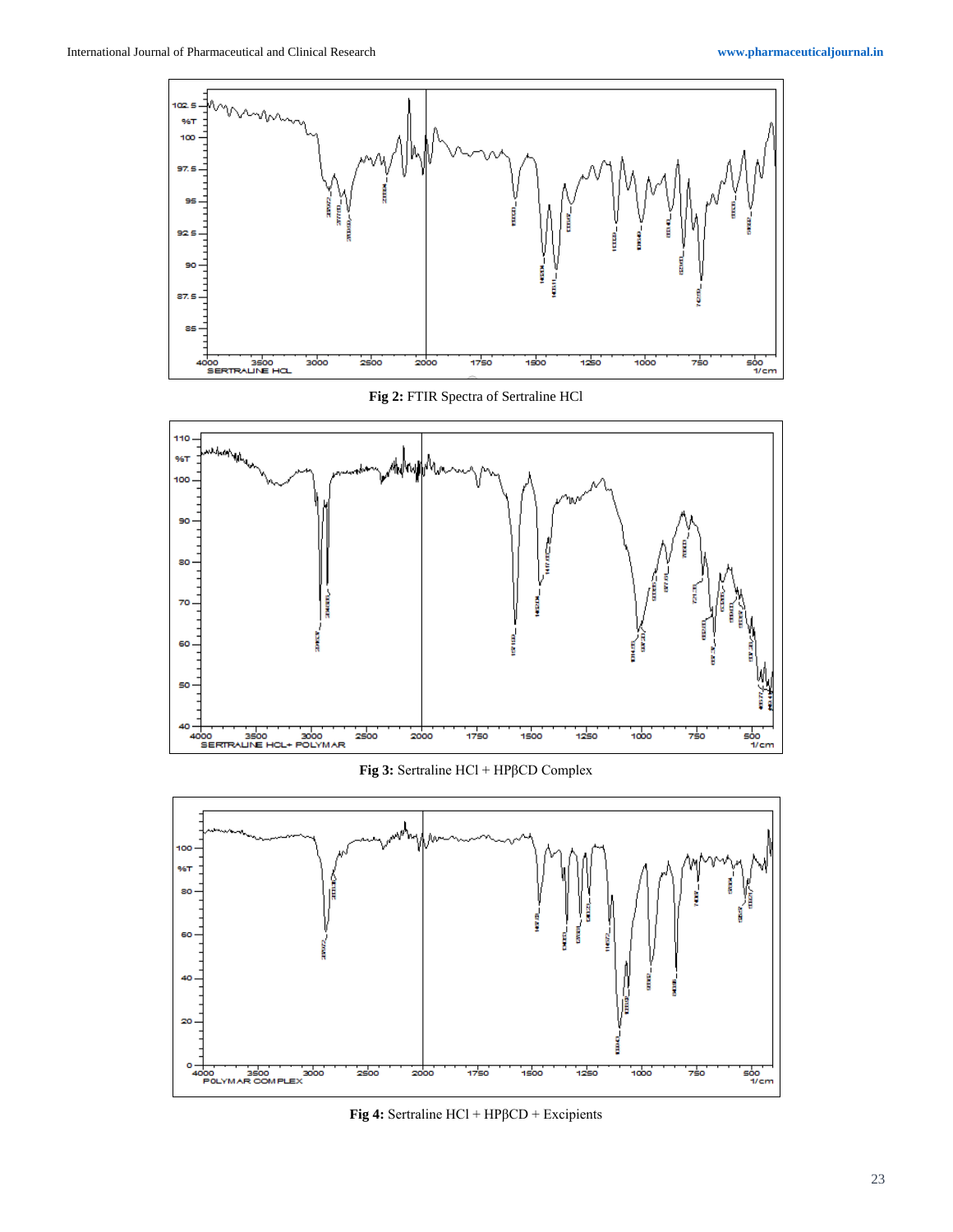

**Fig 5:** Determination of λ-max



**Fig 6:** *In-vitro* Drug-release Profile of Sertraline HCl



**Fig 7:** Stability data of % drug release

#### **Conclusion**

Preformulation parameters were performed and the result of angle of repose indicates free flowing characteristics of granules. From the FTIR, the interference was verified and found that Sertraline HCl did not interfere with the polymers and excipients used. Six batches of mouth dissolving tablets of Sertraline HCl were successfully prepared using drug-carrier complex, Camphor and Croscarmellose sodium by direct compression method and Sublimation technique. The

evaluation of tablets was performed. *In vitro* release of formulation of MDTs tablets of F2 was found to be 99.68% drug release within 5 min with i*n-vitro* dispersion time being 26 sec. Based on the results, formulation F2 using combine approach of sublimating agent and superdisintegrants was identified as optimized MDTs formulation of Sertraline HCl. It appears that the use of superdisintegrants in higher concentration and camphor in lower concentration results in faster disintegration of the tablets with low friability. Camphor, used as sublimating agent, increases porosity of tablets due to which penetration of water takes place at high rate. This leads to faster disintegration of the tablets. Thus, it may be concluded here that the developed novel method for preparing MDTs of Sertraline HCl increases the porosity and enhances the bioavailability.

#### **Acknowledgement**

I'm grateful to honorable principal Dr. A.R. Shabaraya and Asst Prof Mr.Viresh K Chandur for their support and encouragement. I express my sincere thanks to management of Srinivas College of pharmacy and vision group of science and technology for providing necessary facilities to carry out the project work. I would like to Mangalore University, Konaje for allowing me to carryout FTIR studies.

#### **References**

- 1. Pawar PB, Mansuk AG, Ramteke KH, Sharma YP, Patil SN. Mouth dissolving tablet: A review. International Journal of Herbal Drug Research,2011:1(01):22-29.
- 2. Garg A, Gupta MM. Mouth dissolving tablets: a review. Journal of Drug Delivery and Therapeutics,2013:3(2):207-14.
- 3. Patil MR, Gujarathi NA, Rane BR. Formulation and evaluation of mouth dissolving tablet. review article, Pharma science monitor,2014:5(2):7-20.